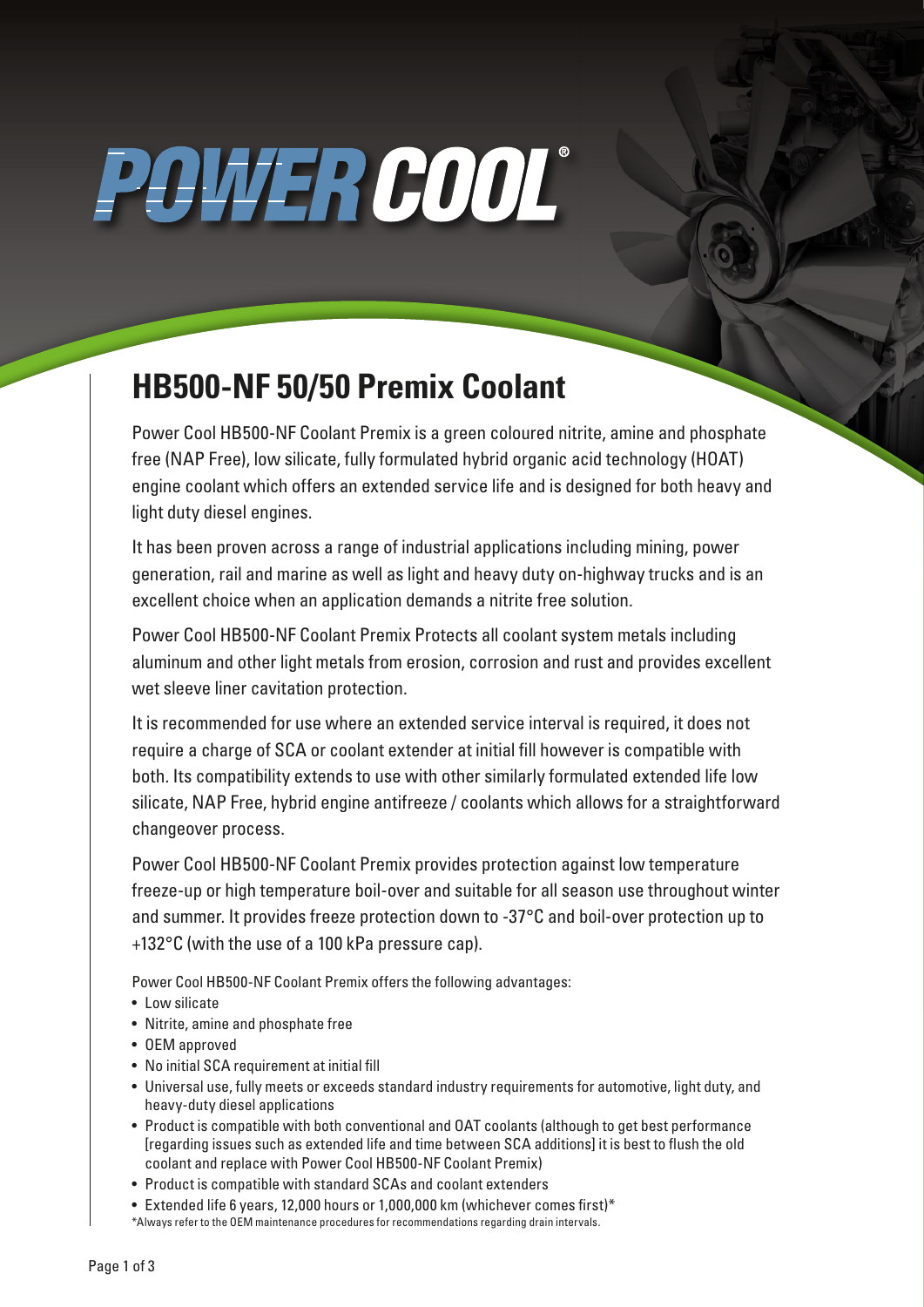## POWER COOL®

### **Power Cool HB500-NF Premix Approvals & Specifications**

| Recommended and suitable for use where the following engine coolant specifications are required: |                   |                    |  |  |  |
|--------------------------------------------------------------------------------------------------|-------------------|--------------------|--|--|--|
| • ASTM D3306, D4985, D6210-10, D7583                                                             | • GM 1825M, 1899M | • MTU MTL 5048     |  |  |  |
| • AS/NZS 2108:2004 Type A                                                                        | • JIS K2234       | • Saab/Scania 6901 |  |  |  |
| • Cummins 3666132                                                                                | $\bullet$ MAN 324 | • Renault Type D   |  |  |  |
| • DDC 7SE 298, 93K217                                                                            | • MB DBL 7700.00  | • VW TL 774C       |  |  |  |
| Power Cool HB800 is approved by the following OEM:                                               |                   |                    |  |  |  |
| $\bullet$ mtu                                                                                    |                   |                    |  |  |  |

### **Power Cool HB500-NF Coolant Premix coolant Premix provides excellent value as a light metal compatible, universal, long life engine coolant suitable for mixed fleet applications. Along with this value, Penske Australia offers you the following advantages:**

- Reliable supply
- Consistent high-quality product
- Unsurpassed technology
- Valuable technical service backup
- Education on safe use and product management to reduce operating costs

For more information on Power Cool Engine Coolants for your application contact your local Penske branch or representative.

### **Power Cool HB500-NF Premix Coolant Performance Testing**

| <b>Metal Type<sup>1</sup></b> | <b>ASTM D1384</b><br><b>Glassware Corrosion</b> |            | <b>ASTM D 2570</b><br><b>Simulated Service</b> |            |
|-------------------------------|-------------------------------------------------|------------|------------------------------------------------|------------|
|                               | <b>Tests Results<sup>1</sup></b>                | Max. Spec. | <b>Tests Results<sup>1</sup></b>               | Max. Spec. |
| Copper                        | 1.5                                             | 10         | 1.4                                            | 20         |
| Solder                        | 2.5                                             | 15         | 3.2                                            | 60         |
| <b>Brass</b>                  | 1.5                                             | 10         | 1.8                                            | 20         |
| Steel                         | 1.0                                             | 10         | 0.4                                            | 20         |
| Cast Iron                     | 1.0                                             | 10         | 0.8                                            | 20         |
| Aluminium                     | 1.0                                             | 15         |                                                | 60         |

| <b>Test</b>                                                                       | <b>Test Results<sup>1</sup></b> | <b>Specification</b> |
|-----------------------------------------------------------------------------------|---------------------------------|----------------------|
| <b>ASTM D4340 Heat Rejecting Aluminum Corrosion</b><br>(mq/cm <sup>2</sup> /week) | 0.27                            | 1.0 maximum          |
| ASTM D2809 Aluminum Water Pump Cavitation -<br><b>Erosion Corrosion Rating</b>    | $9 - 10$                        | 8 minimum            |

<sup>1</sup> Weight loss per coupon in milligrams. Values are for coolant made from virgin ethylene glycol.